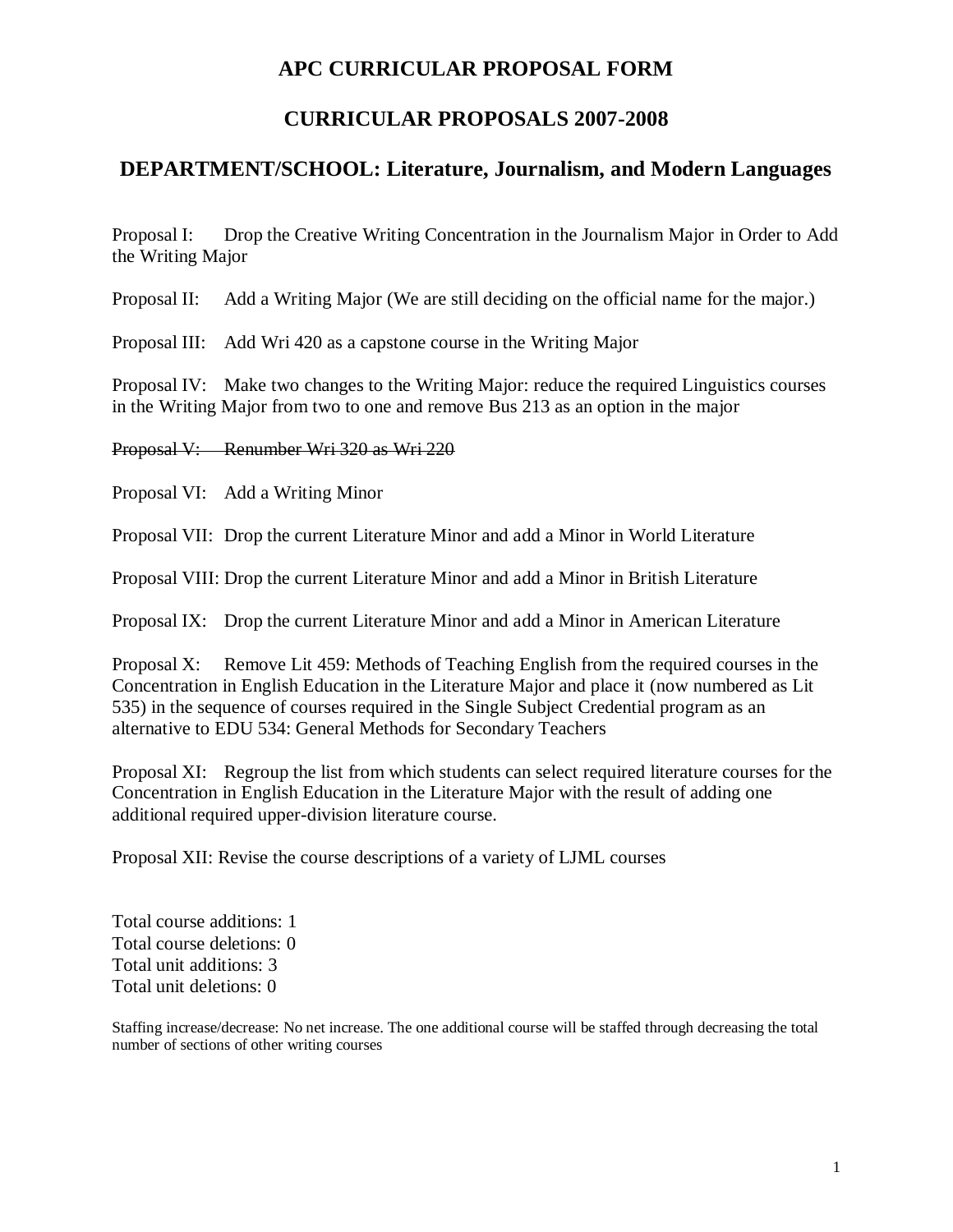## Proposal I: Drop the Creative Writing Concentration in the Journalism Major

Rationale: The writing track has developed beyond a "creative writing" concentration within journalism; a growing number of students are focusing on a general approach to professional writing, including creative writing (poetry, fiction, drama, creative nonfiction) business writing (executive communication, advertising and public relations), technical writing (including science writing), journalism, editing, and publishing. Our graduates are working in all the above fields, and the new title acknowledges the opportunities available to our students. Our hope is that the change will raise the visibility of the Writing Major without detracting from the clear visibility of the department's strong Journalism Major.

The change will have no impact on support services. The change will enhance the ability of the department to accomplish its mission by making one of its key programs more visible. The change will have no impact on departmental staffing.

Total course additions: 0 Total course deletions: 0 Total unit additions: 0 Total unit deletions: 0 Staffing increase/decrease: None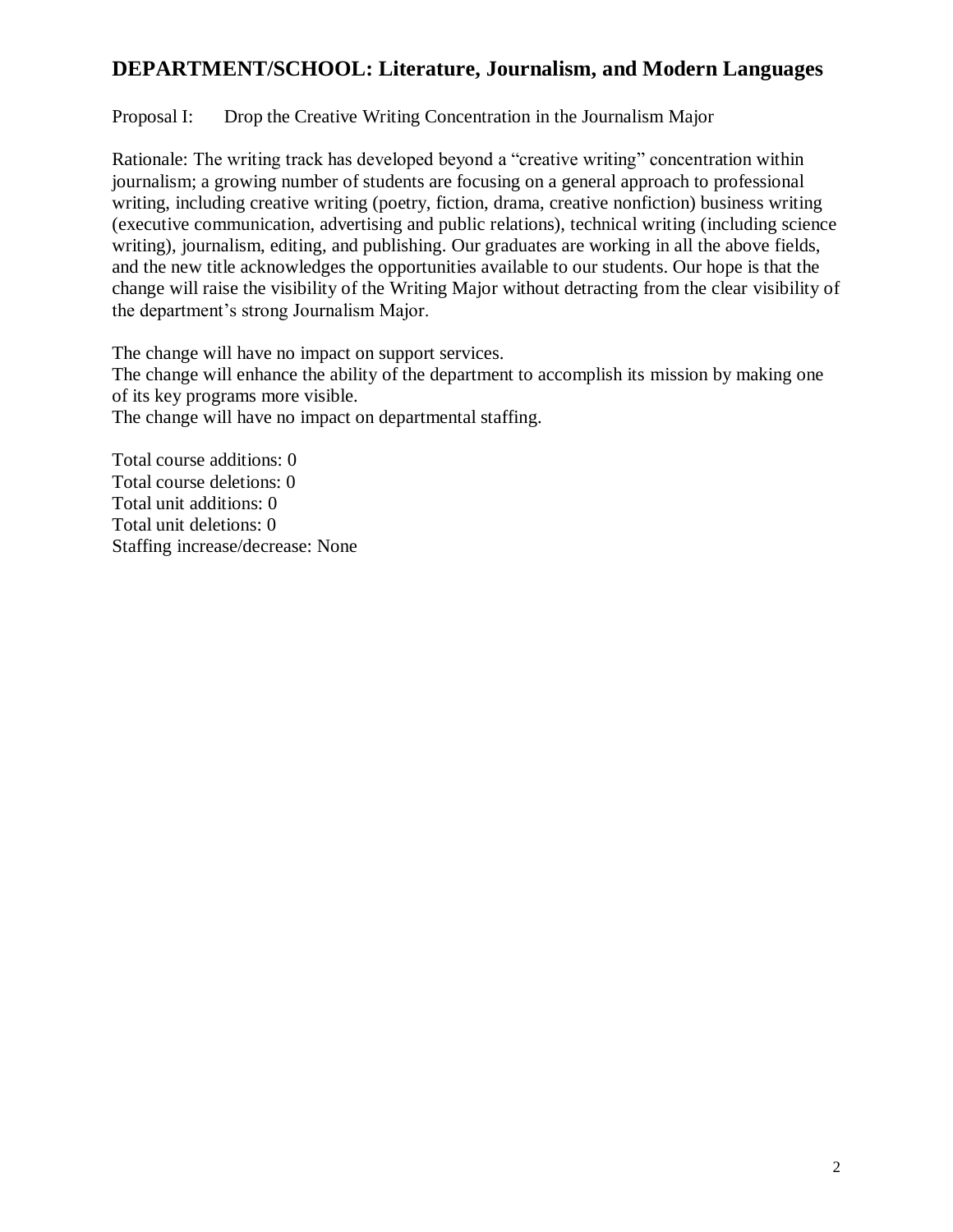Proposal II: Add a Writing Major

Rationale: The name of the major and department orientation will change, but the curriculum will stay the same, except as noted in subsequent proposals. In addition, the department name will remain Literature, Journalism, and Modern Languages (other PLNU departments currently offer major programs not reflected in the department's name).

The name "Writing" reflects the broader focus of the major program. That is, the degree is not solely focused on creative writing. In addition, "Writing" is consistent with the nomenclature of the discipline in various programs across the country. LJML thinking on this matter is that the Writing major is the more general major with the Journalism Major being the more specialized program.

Details of the Writing Major are given in Proposal IV.

The change will have no impact on support services. The change will enhance the ability of the department to accomplish its mission by making one of its key programs more visible. The change will have no impact on departmental staffing.

Total course additions: 0 Total course deletions: 0 Total unit additions: 0 Total unit deletions: 0 Staffing increase/decrease: No increase.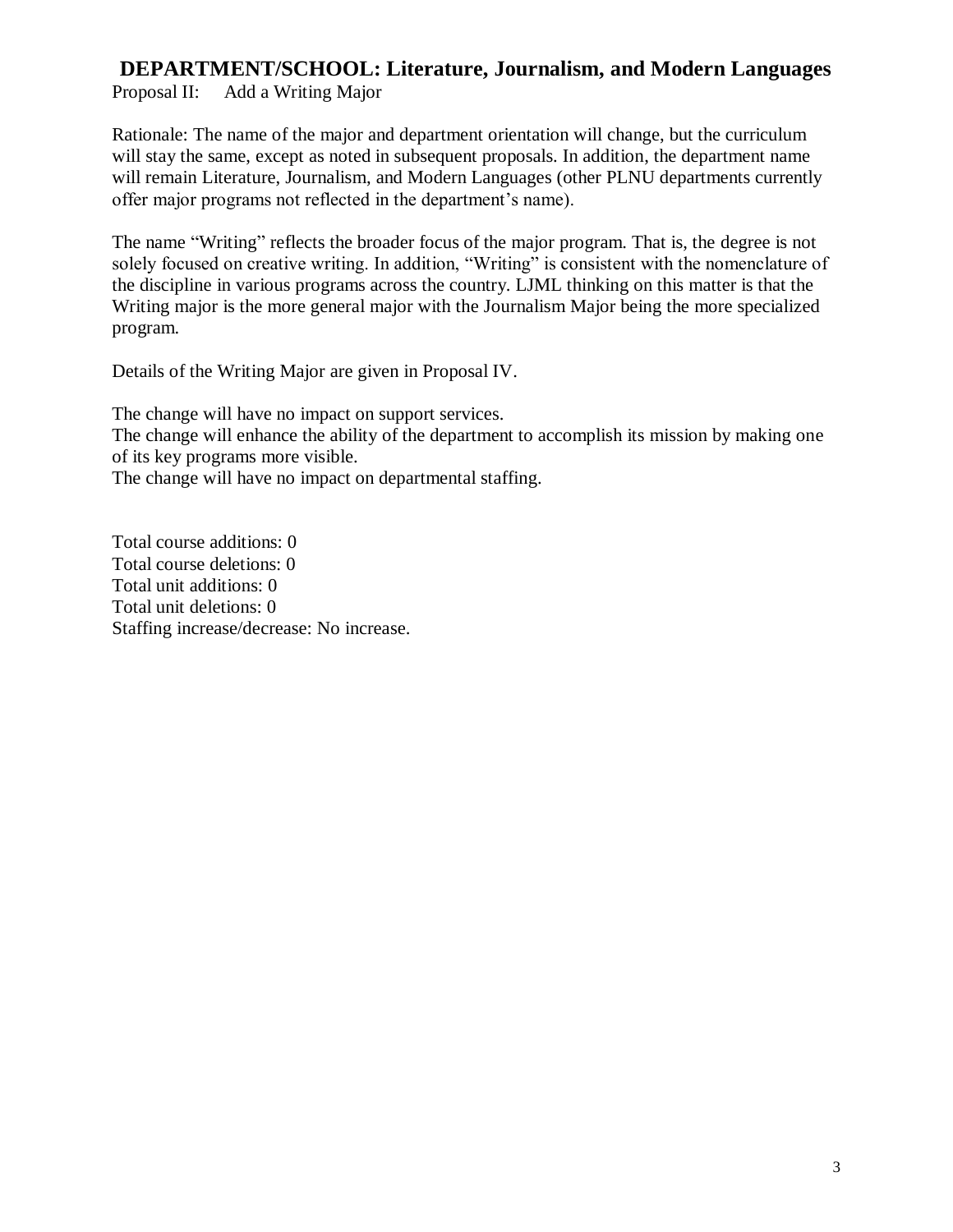Proposal III: Add Wri 420 as a capstone course in the Writing Major

Rationale: First and foremost, the addition of Wri 420 is essential for program review and assessment. The most meaningful assessment of a writing major is an assessment of the student's writing. Currently, we do not have a common course through which we can gather a portfolio of work from all writing majors based a common set of assignments. Wri 420 will provide the opportunity.

Following the 300 level creative writing courses, this advanced course provides a senior level writing opportunity for students interested in writing as a career or serious avocation. It also provides a bridge to the growing number of Creative Writing Concentration students interested in graduate MA and MFA programs.

Enrollment in the writing courses has increased for the past few years. Since many nonconcentration students take the writing courses, it has been difficult for Writing majors to enroll before their senior year—by the end of which, they must take three upper-division writing courses.

Catalog Copy:

## **WRI 420 (3) Advanced Writing Workshop**

A senior-level capstone course for Writing majors and an advanced course for nonmajors providing guided workshops, advanced practice, and advanced instruction in writing techniques and publication strategies used by professional writers. *Prerequisite: Wri 321, 322, or 323*

Total course additions: 1

Total course deletions: 0

Total unit additions: 3

Total unit deletions: 0

Staffing increase/decrease: No net increase. The one additional course will be staffed through decreasing the total number of sections of other writing courses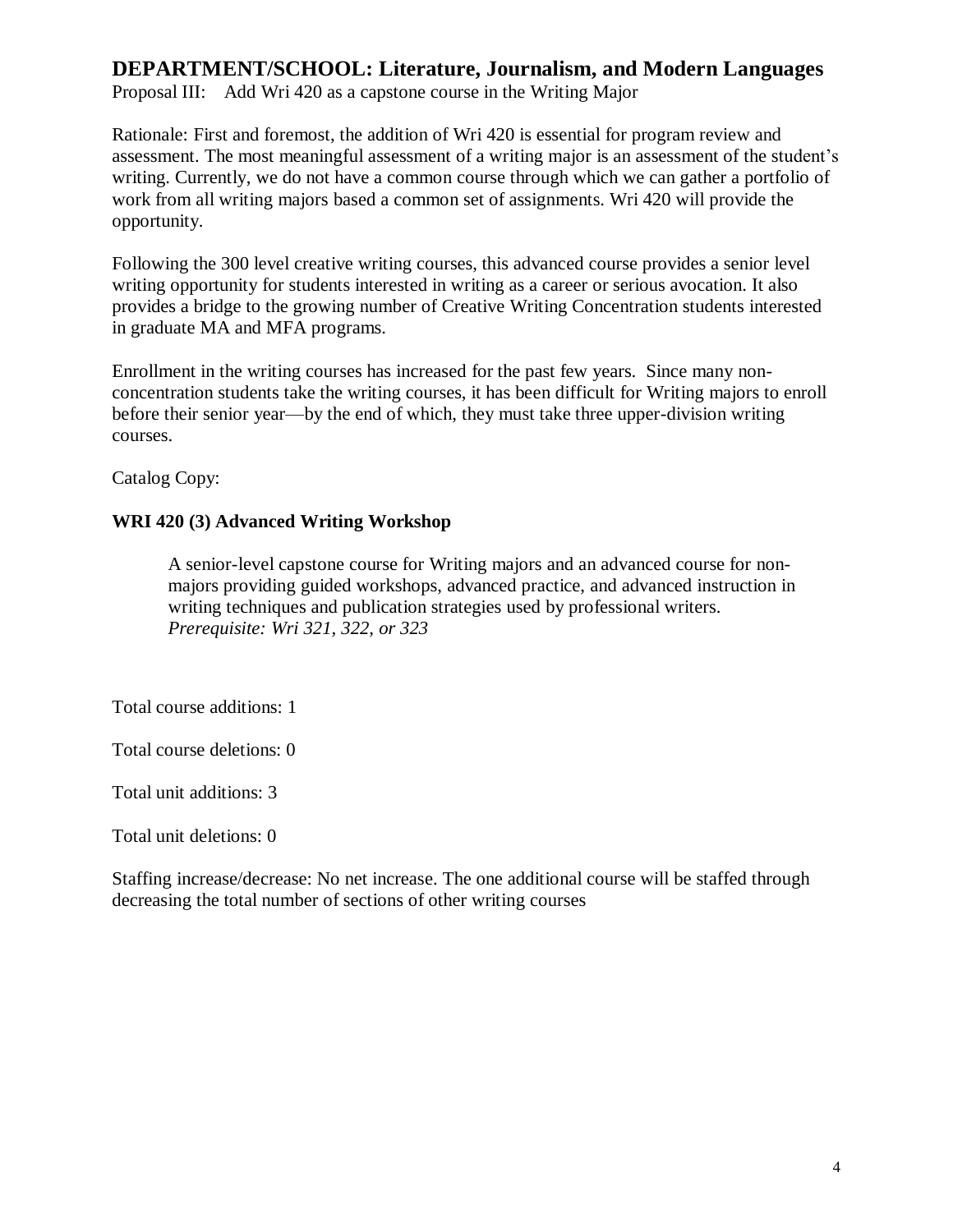Proposal IV: Make two changes to the Writing Major: reduce the required Linguistics courses in the Writing Major from two to one and remove BUS 213 as an option in the major.

Rationale for reducing the required number of linguistics courses: In order to add the capstone course, Wri 420 (3) Advanced Writing Workshop, without increasing the size of the major, LJML proposes the following change in the Writing Major:

Current Catalog Copy describing the Creative Writing concentration in the Journalism major Upper-Division Requirements

| Lin 312                      | Intro to Linguistics             |   |
|------------------------------|----------------------------------|---|
| Lin 365                      | <b>English Grammar and Usage</b> | 3 |
| <b>Proposed Catalog Copy</b> |                                  |   |
|                              | One course from the following    |   |
| Lin 312                      | Intro to Linguistics             | 3 |
| Lin 365                      | <b>English Grammar and Usage</b> | 3 |
| Lin 404                      | Seminar: Special Topics in       |   |
|                              | Linguistics                      |   |

The proposed changes will mean that Writing majors will have the same options as departmental majors in Literature and will mean that, like Journalism majors, they will take one course in linguistics.

Rationale for eliminating Bus 213 as an option: Wri 365 has always been the preferred option by the department. When the concentration was first offered, we wanted to make sure our students had every opportunity to complete the major. Wri 365 has become an essential course in the eyes of the faculty; consequently, we plan to remove Bus 213 as an option. The dean of the School of Business has been informed of this proposal and registered no objections.

| <b>Technical and Business Writing</b>         | 3                                                                                                                                   |
|-----------------------------------------------|-------------------------------------------------------------------------------------------------------------------------------------|
| <b>Administrative Communication</b>           | 4                                                                                                                                   |
|                                               |                                                                                                                                     |
|                                               |                                                                                                                                     |
| Editing                                       | 3                                                                                                                                   |
| Writing for Business and Professional Careers | 3 (see Proposal XII)                                                                                                                |
| <b>Advanced Writing Workshop</b>              | 3                                                                                                                                   |
| Writing Internship                            | 2                                                                                                                                   |
|                                               | <b>Current Catalog Copy</b><br>One course from the following:<br><b>Proposed Catalog Copy</b><br><b>Upper-Division Requirements</b> |

Total course additions: 0 Total course deletions: 0 Total unit additions: 0 Total unit deletions: 0 Staffing increase/decrease: None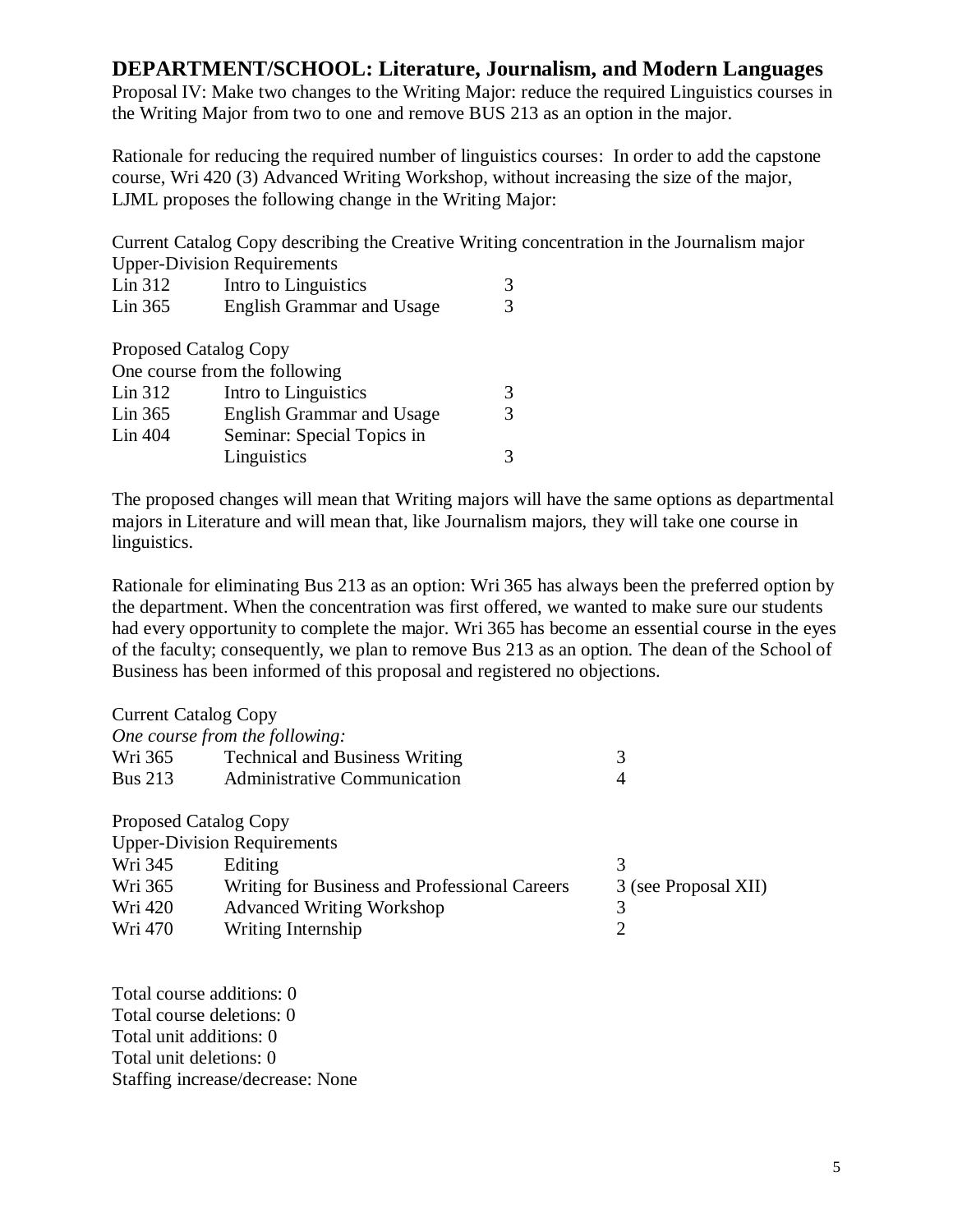Proposal V: Renumber Wri 320: Creative Writing: Mixed Genre as Wri 220: Creative Writing: Mixed Genre

Rationale: As creative writing courses have become more popular as elective courses and as other departments have begun adding a creative writing course to their major programs, we in LJML have to balance welcoming non-major into the creative writing courses with the need to sequence the courses in a way that will allow Writing majors to move through the curriculum in an appropriate manner. By making the mixed genre course a lower division course, we hope to signal to elective students that this is the most desirable place to begin to explore creative writing. If elective students enroll in Wri 220, the 300 level courses will be populated with more experienced creative writers who do not need to be introduced to the basic elements of writing.

### Catalog Copy:

### WRI 220 (3) Creative Writing: Mixed Genre

A general introduction and overview of creative writing (including poetry, fiction, drama, and creative nonfiction) that serves majors, potential majors, and other interested students. Attention will be given to methodology in teaching creative writing. Non-majors are strongly encouraged to complete WRI 220 before taking WRI 321, WRI 322, or WRI 323.

With the adoption of Proposals II, III, IV, and V, the Writing Major would appear as the following:

### *Writing Major Lower-Division Requirements*

| <b>Course</b>                   | <b>Title</b>                            | Units |
|---------------------------------|-----------------------------------------|-------|
| LIT 250                         | Introduction to the Study of Literature | 3     |
| <b>WRI 250</b>                  | Introduction to Journalism              | 3     |
| Two courses from the following: |                                         |       |
| LIT 201                         | Masterpieces of World Literature I      | 3     |
| LIT 202                         | Masterpieces of World Literature II     | 3     |
| LIT 203                         | Masterpieces of World Literature III    | 3     |
| One course from the following:  |                                         |       |
| LIT 254 British Writers I       |                                         | 3     |
| LIT 255 British Writers II      |                                         | 3     |
| LIT 256 American Writers I      |                                         | 3     |
| LIT 257 American Writers II     |                                         | 3     |
| Four units from the following:  |                                         |       |
| WRI 215 <sup>**</sup>           | Newspaper Workshop                      | 1     |
| WRI 216**                       | Literary Magazine Workshop              | 1     |
| WRI 217**                       | Yearbook Workshop                       | 1     |
|                                 | Total                                   | 19    |

\*\*Each may be taken more than once (may substitute WRI 313 for two units of WRI 215/216/217)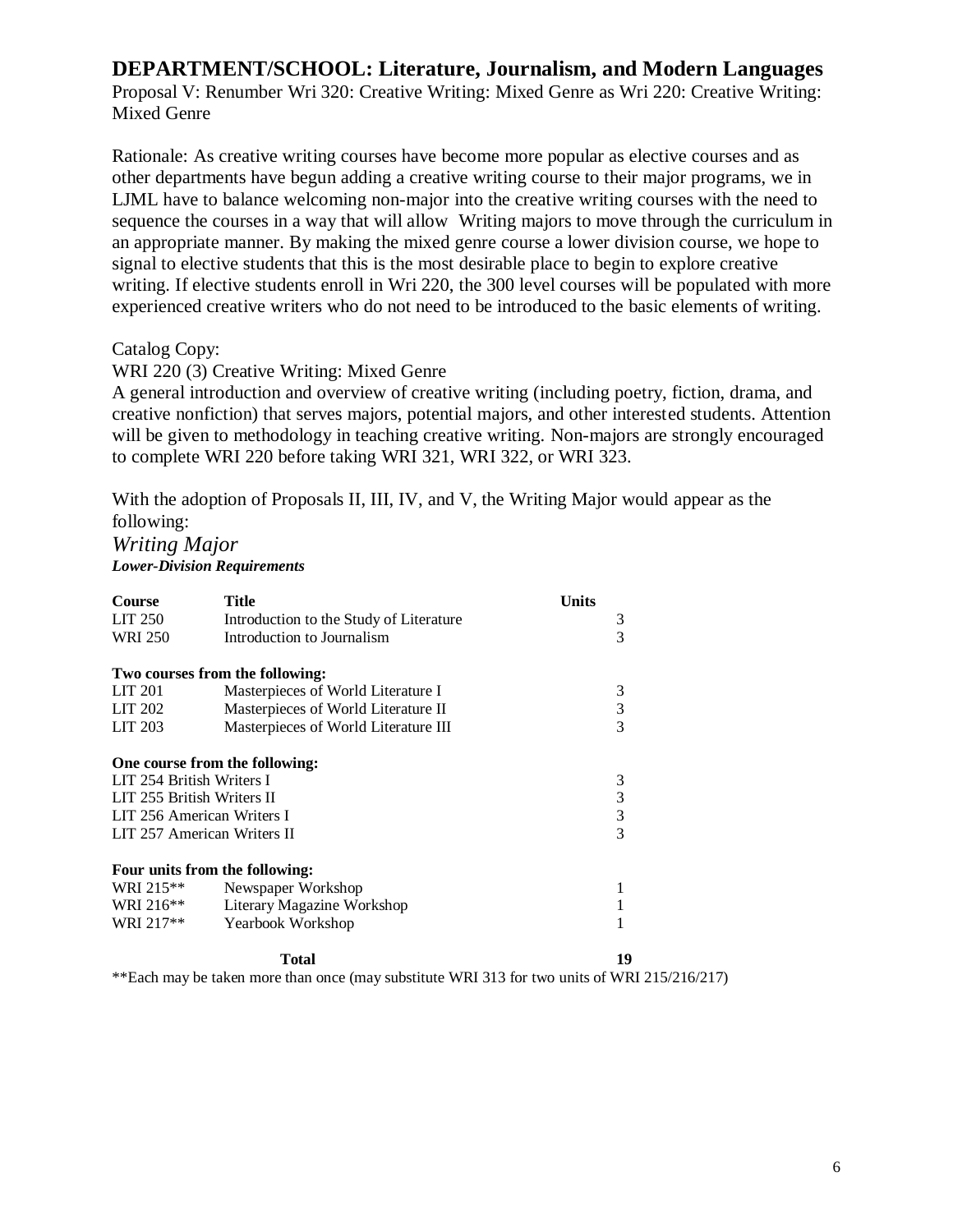#### *Creative Writing Courses* **Units**

|         | Three courses from the following:            |               |
|---------|----------------------------------------------|---------------|
| WRI 220 | Creative Writing: Mixed Genre                |               |
| WRI 321 | Creative Writing: Poetry                     | $\mathcal{R}$ |
| WRI 322 | Creative Writing: Fiction                    |               |
| WRI 323 | <b>Creative Writing: Creative Nonfiction</b> |               |
|         | Total                                        |               |

#### *Upper-Division Requirements*

| <b>Course</b>                  | <b>Title</b>                                              |       | <b>Units</b>   |
|--------------------------------|-----------------------------------------------------------|-------|----------------|
| WRI 345                        | Editing                                                   |       | 3              |
| WRI 365                        | Writing for Business and Professional Careers             |       | 3              |
| <b>WRI 420</b>                 | <b>Advanced Writing Workshop</b>                          |       | 3              |
| <b>WRI 470</b>                 | Writing Internship                                        |       | $\overline{2}$ |
| One course from the following: |                                                           |       |                |
| LIN 312 Intro to Linguistics   |                                                           |       | 3              |
|                                | LIN 365 English Grammar and Usage                         |       | 3              |
|                                | LIN 404 Seminar: Special Topics in Linguistics            |       | $\overline{3}$ |
| One course from the following: |                                                           |       |                |
| WRI 315                        | <b>Advanced English Composition</b>                       |       | $\mathfrak{Z}$ |
| COM 460                        | <b>Rhetorical Theories and Models</b>                     |       | 3              |
| One course from the following: |                                                           |       |                |
| <b>WRI 350</b>                 | Writing for the Mass Media                                |       | 3              |
| WRI 370                        | Writing Theory and Pedagogy                               |       | $\frac{2}{3}$  |
| WRI 440                        | Magazine Editing and Concepts                             |       |                |
|                                | One additional upper-division literature course           |       |                |
|                                | from courses listed under Literature, Spanish, or French. |       | 3              |
|                                | <b>Total</b>                                              |       | $22 - 23$      |
| <b>Grand Total</b>             |                                                           |       | 50-51          |
| Above GE                       |                                                           | 44-45 |                |

The change will have no impact on support services.

The change is neutral in relationship to the department's mission.

The change will have no impact on departmental staffing.

The changes will ensure that the size of the major will not increase.

Total course additions: 0 Total course deletions: 0 Total unit additions: 0 Total unit deletions: 0 Staffing increase/decrease: No increase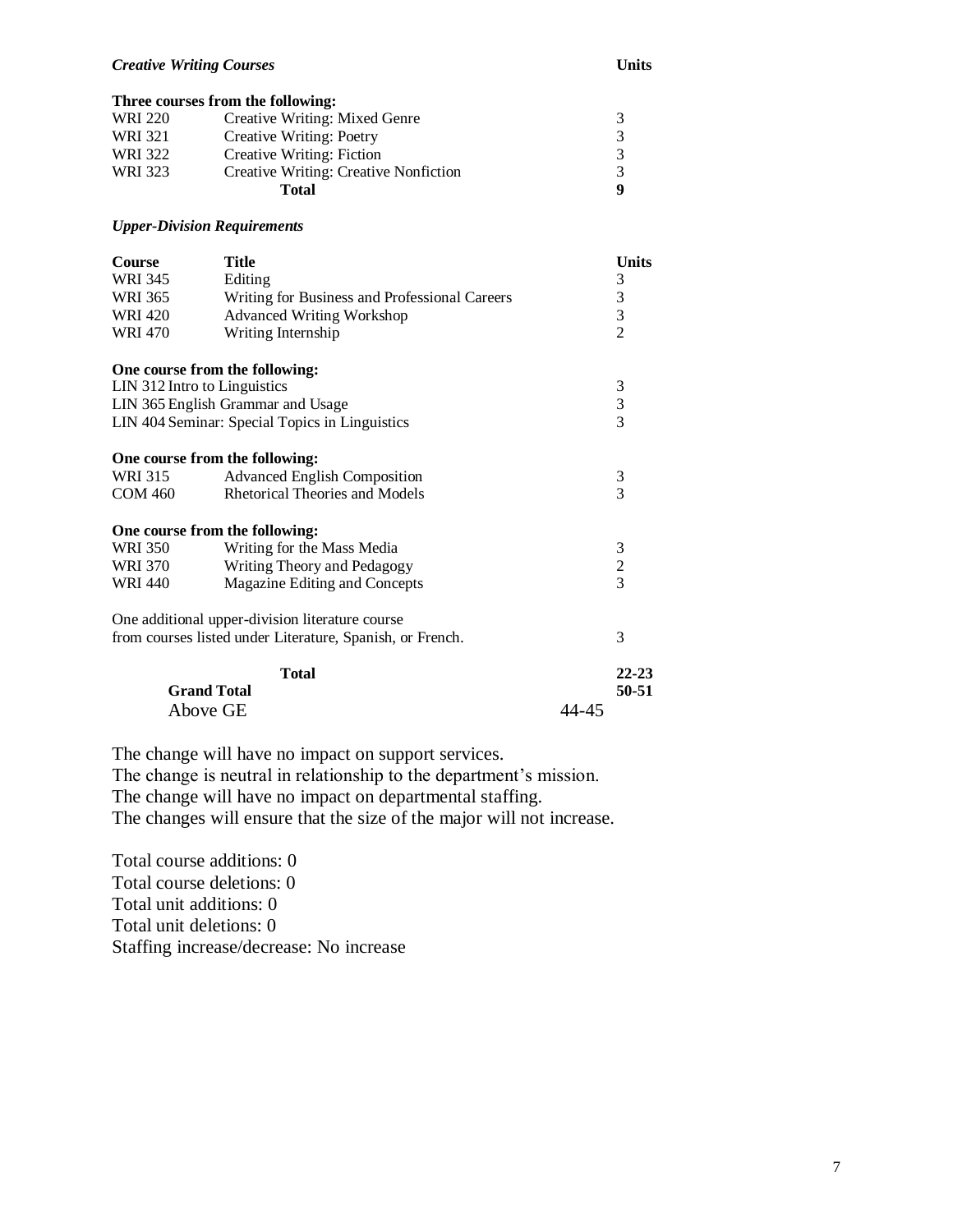Proposal VI: Add a Writing Minor

Rationale: Many students who do not wish to major in Writing would greatly benefit from a minor in Writing. Consistent feedback from our colleagues across the university and from professionals in business and a variety of other professions lament the fact that the college graduates they employ are not more proficient writers. The Writing Minor would also allow LJML and Communication Studies and Theater to further develop their already strong working relationship. Our colleagues in Communication and Theater have been especially encouraging us to consider the addition of a minor.

## *Writing Minor*

#### *Lower-Division Requirements*

| <b>Course</b>  | <b>Title</b>                                          | <b>Units</b>     |
|----------------|-------------------------------------------------------|------------------|
|                | One course from the following:                        |                  |
| <b>COM 175</b> | Scriptwriting for Television and Film                 | 3                |
| WRI 220        | <b>Creative Writing: Mixed Genre</b>                  | 3                |
| <b>WRI 250</b> | Introduction to Journalism                            | $\overline{3}$   |
|                | <b>Upper-Division Requirements</b>                    |                  |
| Course         | <b>Title</b>                                          | <b>Units</b>     |
| <b>WRI 365</b> | Writing for Business and Professional Careers         | 3                |
|                | Select three courses from the following:              |                  |
| Lin 312        | Introduction to Linguistics                           | 3                |
| LIN 365        | <b>English Grammar and Usage</b>                      |                  |
| <b>LIN 404</b> | Seminar: Special Topics in Linguistics                |                  |
| <b>TRE 490</b> | Special Studies in Theater (with playwriting content) | 3333333333323333 |
| WRI 311*       | Radio News Writing                                    |                  |
| WRI 312*       | <b>Broadcast News Writing</b>                         |                  |
| WRI 313*       | Electronic Journalism                                 |                  |
| <b>WRI 315</b> | <b>Advanced Composition</b>                           |                  |
| <b>WRI 321</b> | <b>Creative Writing: Poetry</b>                       |                  |
| <b>WRI 322</b> | Creative Writing: Fiction                             |                  |
| <b>WRI 323</b> | Creative Writing: Creative Non-Fiction                |                  |
| WRI 345*       | Editing                                               |                  |
| WRI 350*       | Writing for the Mass Media                            |                  |
| WRI 355*       | Writing for Public Relations                          |                  |
| WRI 370*       | Writing Theory and Pedagogy                           |                  |
| WRI 420*       | <b>Advanced Writing Workshop</b>                      |                  |
| WRI 440*       | Magazine Editing and Concepts                         |                  |
| WRI 490*       | Special Topics in Writing                             |                  |
|                | *Course carries a pre-requisite.                      |                  |
|                | Select two units from the following:                  |                  |

|              | D                                                                                                     |  |
|--------------|-------------------------------------------------------------------------------------------------------|--|
| WRI 215**    | Newspaper Workshop                                                                                    |  |
| WRI 216**    | Literary Magazine Workshop                                                                            |  |
| WRI 217**    | Yearbook Workshop                                                                                     |  |
|              | **Each may be taken more than once (may substitute WRI 470 Internship in Writing for two units of WRI |  |
| 215/216/217) |                                                                                                       |  |

|          | Total |           | 16-17 |
|----------|-------|-----------|-------|
| Above GE |       | $16 - 17$ |       |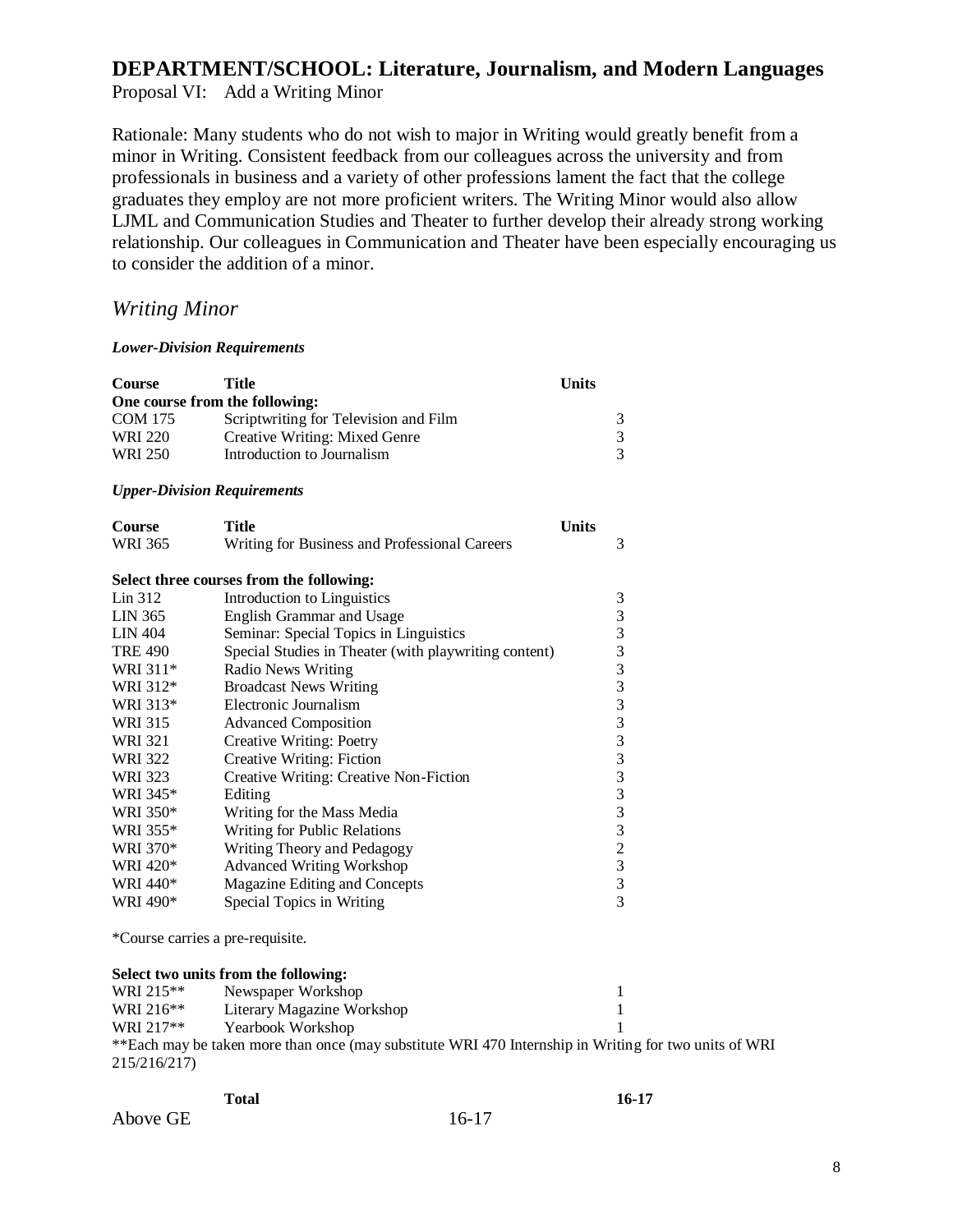Proposal VII: Add a Minor in World Literature

Rationale: The fundamental rationale for proposals VII, VIII, and IX is that the current Literature Minor listed in the catalog does not fit the university's criteria for a minor. The literature minor listed in the current catalog will be deleted because it lacks the required upperdivision units. This is a result of the curricular changes made a few years ago which included the renumbering of Lit 356 and Lit 357 as Lit 256 and Lit 257.

In addition, LJML faculty believe that given the structure of the Literature Major, a variety of minors is preferable to a single minor. We have carefully sequenced the major courses so that the lower-division courses prepare students for the upper-division options; consequently, if we do not carefully limit the options for students seeking the minor, they will end up taking upperdivision courses for which they are not well-prepared. The structure of offering a choice between three different but closely related minors is not standard practice, but it doesn't seem as though anything will be lost with the offerings. And the options will provide students the opportunity to sharply focus their studies.

The World Literature Minor would serve well to supplement majors in International Development Studies, International Studies, History, Political Science, and Philosophy, among others.

The change will have no impact on support services. The change is neutral in relationship to the department's mission. The change will have no impact on departmental staffing.

## *Minor in World Literature*

| <b>Two Courses From:</b>                                         |    | Units          |
|------------------------------------------------------------------|----|----------------|
| Lit 201 Masterpieces of World Literature I                       |    | 3              |
| Lit 202 Masterpieces of World Literature II                      |    | 3              |
| Lit 203 Masterpieces of World Literature III                     |    | 3              |
| <b>Lower Division Requirement</b>                                |    |                |
| Lit 250 Introduction to the Study of Literature                  |    | 3              |
| <b>Upper Division Requirement</b>                                |    |                |
| <b>Three Courses From:</b>                                       |    |                |
| Lit 361 World Drama and Poetry                                   |    | 3              |
| Lit 367 Non-Western Literature                                   |    | 3              |
| Lit 437 Women Writers                                            |    | $\frac{3}{3}$  |
| Lit 438 Continental Authors                                      |    |                |
| Lit 439 Latin American Authors                                   |    |                |
| Lit 448 Post-Colonial Literature                                 |    | $\frac{3}{3}$  |
| Lit 460 The Human Challenge                                      |    | 3              |
| Lit 461 Shakespeare                                              |    | $\overline{3}$ |
| Lit 490 Special Studies in Literature (with appropriate content) |    | 3              |
| <b>Total Units</b>                                               |    | 18             |
| Units above GE                                                   | 12 |                |
| Total course additions: 0                                        |    |                |

Total course deletions: 0 Total unit additions: 0 Total unit deletions: 0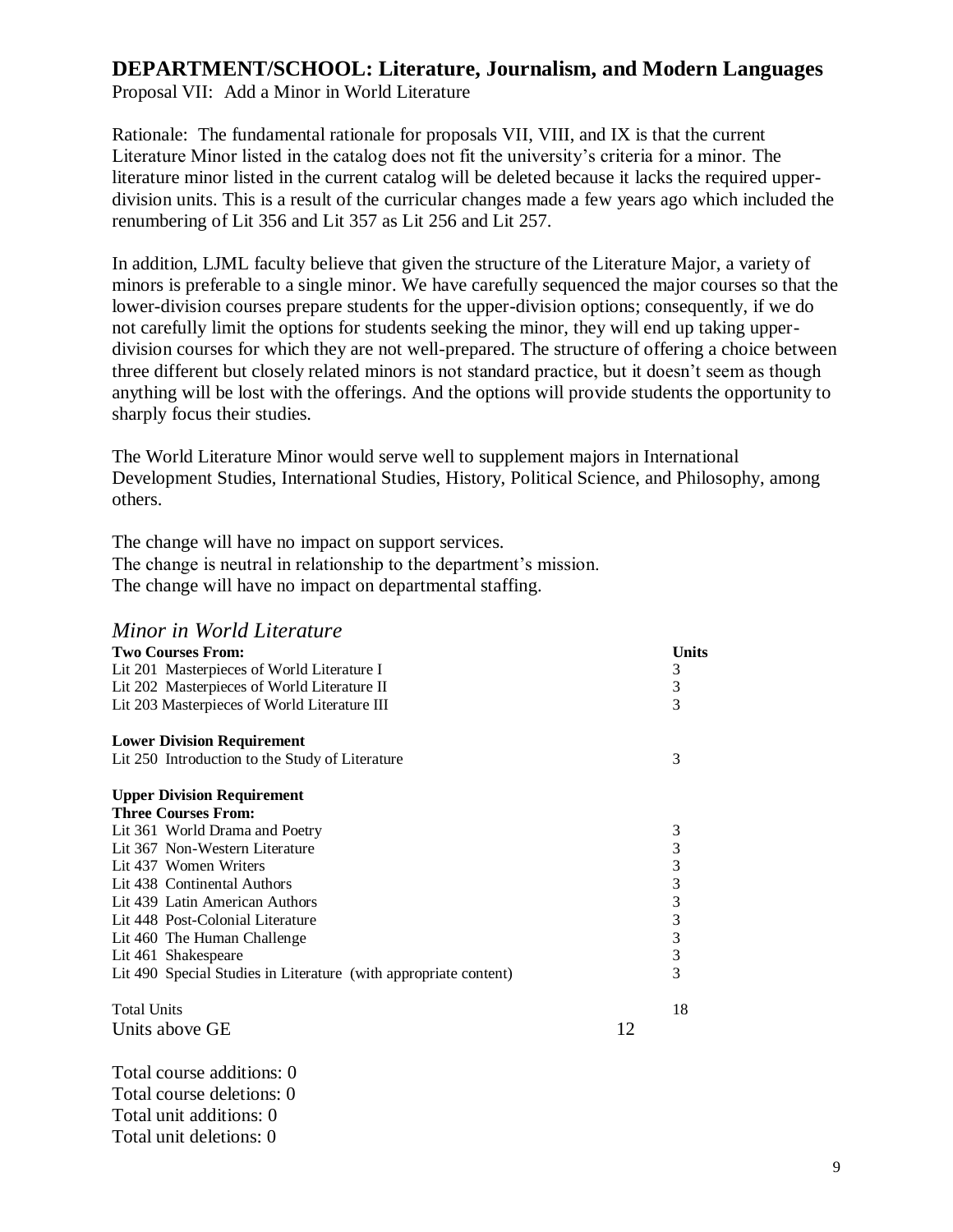Proposal VIII: Add a Minor in British Literature

Rationale: The fundamental rationale for proposals VII, VIII, and IX is that the current Literature Minor listed in the catalog does not fit the university's criteria for a minor. The literature minor listed in the current catalog will be deleted because it lacks the required upper-division units. This is a result of the curricular changes made a few years ago which included the renumbering of Lit 356 and Lit 357 as Lit 256 and Lit 257.

In addition, LJML faculty believe that given the structure of the Literature Major, a variety of minors is preferable to a single minor. We have carefully sequenced the major courses so that the lower-division courses prepare students for the upper-division options; consequently, if we do not carefully limit the options for students seeking the minor, they will end up taking upperdivision courses for which they are not well-prepared. The structure of offering a choice between three different but closely related minors is not standard practice, but it doesn't seem as though anything will be lost with the offerings. And the options will provide students the opportunity to sharply focus their studies.

The British Literature Minor would serve the majors of History, Philosophy, Theology, and many others. It would also provide an interesting minor to those students, and there are many, who simply love the English literary tradition.

The change will have no impact on support services. The change is neutral in relationship to the department's mission. The change will have no impact on departmental staffing.

| Minor in British Literature |
|-----------------------------|
|                             |

| <b>Lower Division Requirements</b>                               |    | Units |
|------------------------------------------------------------------|----|-------|
| Lit 254 British Writers I                                        |    | 3     |
| Lit 255 British Writers II                                       |    | 3     |
| Lit 250 Introduction to the Study of Literature                  |    | 3     |
| <b>Upper Division Requirements</b>                               |    | Units |
| <b>Three Courses From:</b>                                       |    |       |
| Lit 437 Women Writers                                            |    | 3     |
| Lit 444 Medieval Literature                                      |    | 3     |
| Lit 445 $17th$ Century English Literature                        |    | 3     |
| Lit 446 Romantic Literature                                      |    | 3     |
| Lit 447 Victorian Literature                                     |    | 3     |
| Lit 448 Post-Colonial Literature                                 |    | 3     |
| Lit 449 English Novel                                            |    | 3     |
| Lit 461 Shakespeare                                              |    | 3     |
| Lit 490 Special Studies in Literature (with appropriate content) |    | 3     |
| <b>Total Units</b>                                               |    | 18    |
| Units above GE                                                   | 18 |       |

Total course additions: 0 Total course deletions: 0 Total unit additions: 0 Total unit deletions: 0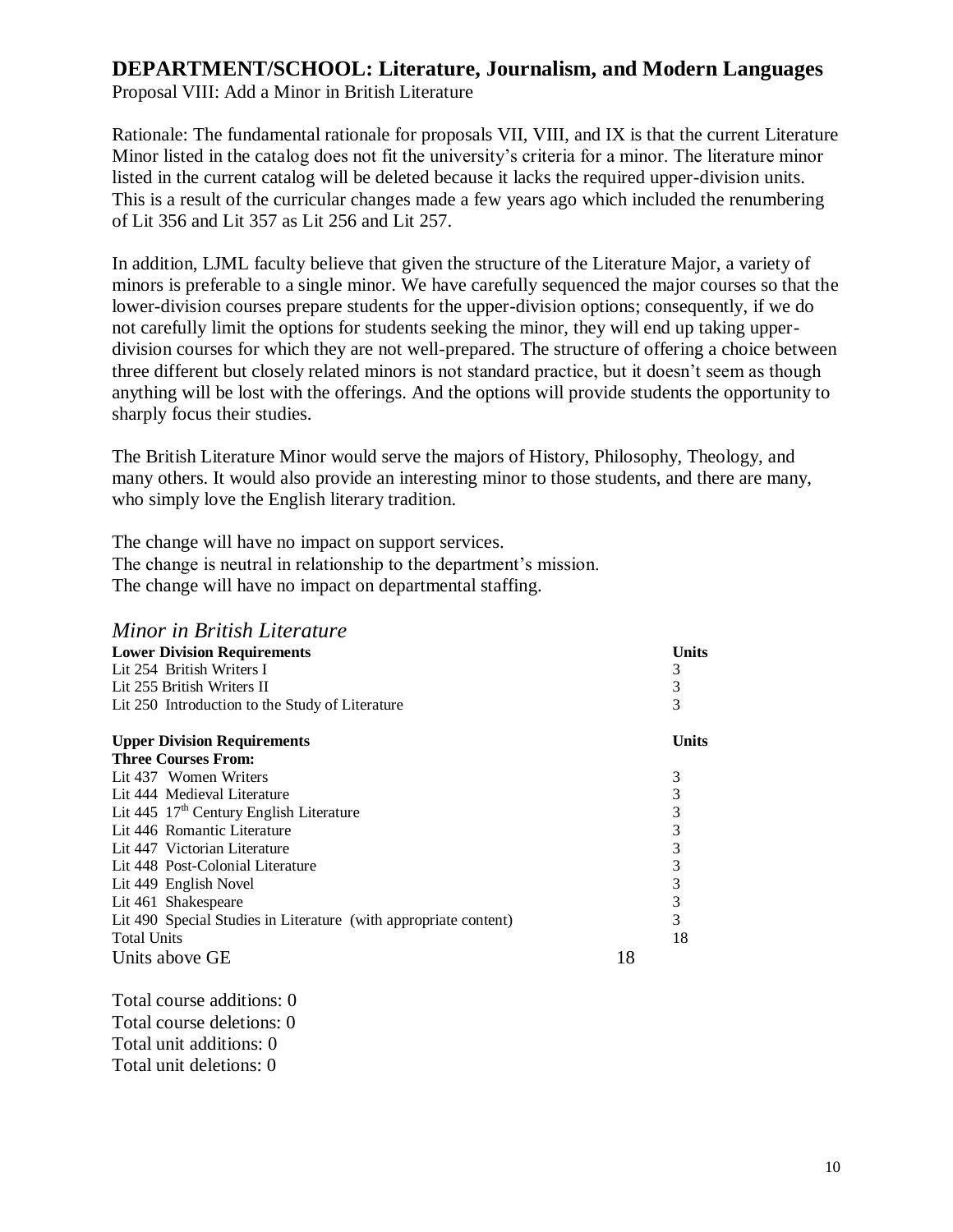Proposal IX: Add a Minor in American Literature

Rationale: The fundamental rationale for proposals VII, VIII, and IX is that the current Literature Minor listed in the catalog does not fit the university's criteria for a minor. The literature minor listed in the current catalog will be deleted because it lacks the required upper-division units. This is a result of the curricular changes made a few years ago which included the renumbering of Lit 356 and Lit 357 as Lit 256 and Lit 257.

In addition, LJML faculty believe that given the structure of the Literature Major, a variety of minors is preferable to a single minor. We have carefully sequenced the major courses so that the lower-division courses prepare students for the upper-division options; consequently, if we do not carefully limit the options for students seeking the minor, they will end up taking upperdivision courses for which they are not well-prepared. The structure of offering a choice between three different but closely related minors is not standard practice, but it doesn't seem as though anything will be lost with the offerings. And the options will provide students the opportunity to sharply focus their studies.

The American Literature Minor would serve the majors of History, Philosophy, Theology, and many others. It would especially serve history majors who are interested in pursuing graduate work in American Studies but who cannot double major in both history and literature.

The change will have no impact on support services. The change is neutral in relationship to the department's mission. The change will have no impact on departmental staffing.

| Minor in American Literature                                     |       |
|------------------------------------------------------------------|-------|
| <b>Lower Division Requirements</b>                               | Units |
| Lit 256 American Writers I                                       | 3     |
| Lit 257 American Writers II                                      | 3     |
| Lit 250 Introduction to the Study of Literature                  | 3     |
| <b>Upper Division Requirements</b>                               | Units |
| <b>Three Courses From:</b>                                       |       |
| Lit 344 American Novel                                           | 3     |
| Lit 345 African American Literature                              | 3     |
| Lit 346 Major Authors in American Literature                     | 3     |
| Lit 347 American Literary Movements                              | 3     |
| Lit 437 Women Writers                                            | 3     |
| Lit 461 Shakespeare                                              | 3     |
| Lit 490 Special Studies in Literature (with appropriate content) | 3     |
| Spa 320 Mexican-American Literature and Culture                  | 3     |
| <b>Total Units</b>                                               | 18    |

## **Units above GE 18**

Total course additions: 0 Total course deletions: 0 Total unit additions: 0 Total unit deletions: 0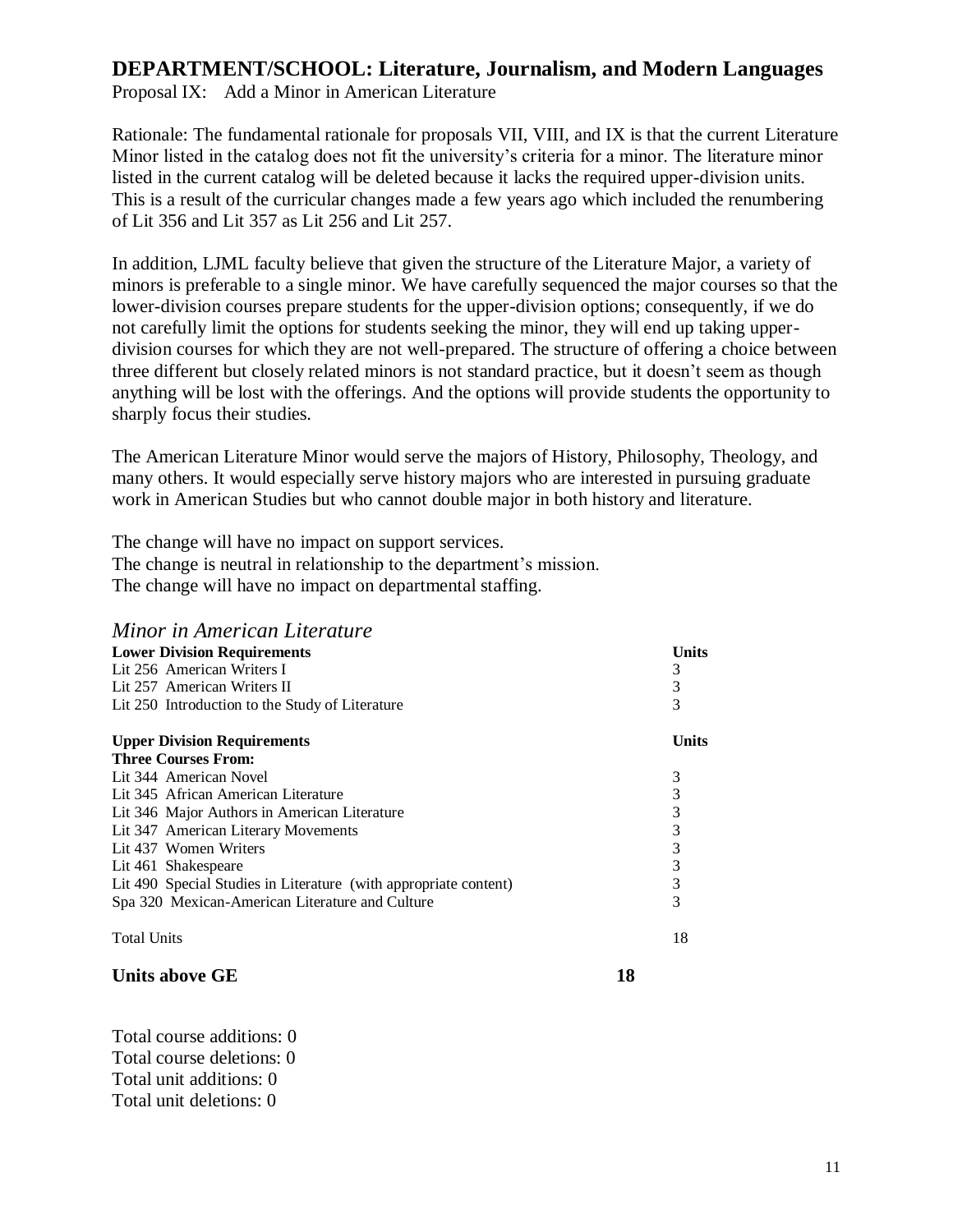Proposal X: Remove Lit 459: Methods of Teaching English from the required courses in the Concentration in English Education in the Literature Major and place it in the sequence of courses required in the Single Subject Credential program as an alternative to EDU 534: General Methods for Secondary Teachers. The course will be renumbered LIT 535 so that it can be clearly seen as a course in the credentialing program. LJML faculty have consulted with Brian Thurman and Ray Posey in the School of Education who approve of the move.

Rationale: A number of years ago, we were asked by colleagues in the School of Education to move Lit 459 Methods of Teaching English from the credentialing sequence into the English Education Concentration of the Literature major. We complied even though the course functions as an alternative to the credentialing course EDU 534 General Methods of Secondary Teachers. It seems more logical to place the disciplinary methods course in the same sequence with the course for which it is a substitute.

Catalog Copy

# **Single Subject Teaching Credential**

| <b>EDU 534</b>       | <b>General Methods for Secondary Teachers</b> |  |
|----------------------|-----------------------------------------------|--|
| <b>OR</b><br>LIT 535 | Methods of Teaching English                   |  |

LIT 535 (3) Methods of Teaching English

Both traditional and current research-based methodologies are studied, and many are demonstrated and practiced. The teaching of writing and the integration of the language arts and the California Arts Framework are emphasized. Offered on a Quad basis in the Fall semester.

Total course additions: 0 Total course deletions: 0 Total unit additions: 0 Total unit deletions: 0 Staffing increase/decrease: No increase.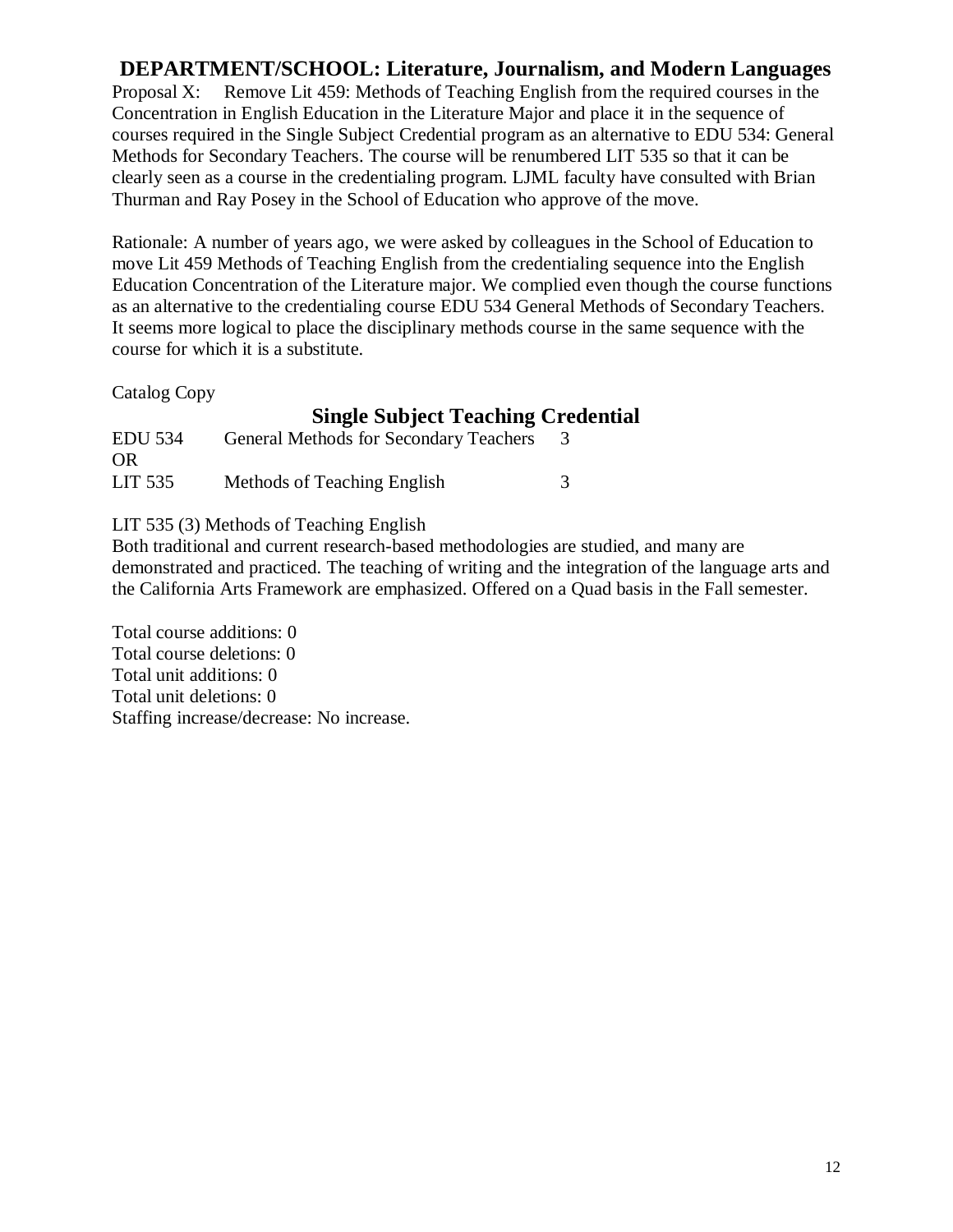Proposal XI: Regroup the list from which students can select required literature courses for the Concentration in English Education in the Literature Major with the result of adding one additional required upper-division literature course.

Rationale: After the latest LJML program review when we restructured the literature major, we knew we had to regroup the literature offerings available to Literature Majors with a Concentration in English Education. In doing so, we also desired to add one additional literature course to the preparation of our English Education majors. This desire was fueled by assessment data from our English Education graduates. Moving LIT 459 to the credentialing program would allow us to add an additional literature course without exceeding the institutional cap on the size of majors.

Catalog Copy for the English Education Major:

## *Concentration in English Education*

#### *Lower Division Requirements*

| <b>Course Title</b><br><b>WRI 250</b><br><b>LIT 201</b><br><b>LIT 203</b><br><b>LIT 250</b><br>LIT 254<br>LIT 255<br>LIT 256<br>LIT 257 | Intro to Journalism<br>Masterpieces of World Literature I<br>Masterpieces of World Literature III<br>Introduction to the Study of Literature<br><b>British Writers I</b><br><b>British Writers II</b><br>American Writers I<br>American Writers II | <b>Units</b><br>3<br>3<br>$\begin{array}{c} 3 \\ 3 \\ 3 \\ 3 \\ 3 \end{array}$ |  |  |
|-----------------------------------------------------------------------------------------------------------------------------------------|----------------------------------------------------------------------------------------------------------------------------------------------------------------------------------------------------------------------------------------------------|--------------------------------------------------------------------------------|--|--|
| <b>Total</b>                                                                                                                            |                                                                                                                                                                                                                                                    | 24                                                                             |  |  |
| One course from the following:                                                                                                          |                                                                                                                                                                                                                                                    |                                                                                |  |  |
| <b>WRI 220</b>                                                                                                                          | Creative Writing: Mixed Genre                                                                                                                                                                                                                      | 3                                                                              |  |  |
| <b>WRI 321</b>                                                                                                                          | <b>Creative Writing: Poetry</b>                                                                                                                                                                                                                    | $\frac{3}{3}$                                                                  |  |  |
| <b>WRI 322</b>                                                                                                                          | Creative Writing: Fiction                                                                                                                                                                                                                          |                                                                                |  |  |
| <b>WRI 323</b>                                                                                                                          | Creative Writing: Creative Non-Fiction                                                                                                                                                                                                             | $\overline{3}$                                                                 |  |  |
| <b>Total</b>                                                                                                                            |                                                                                                                                                                                                                                                    | 3                                                                              |  |  |
| <b>Upper Division Requirements</b>                                                                                                      |                                                                                                                                                                                                                                                    |                                                                                |  |  |
|                                                                                                                                         |                                                                                                                                                                                                                                                    |                                                                                |  |  |
| <b>Course</b>                                                                                                                           | <b>Title</b>                                                                                                                                                                                                                                       | <b>Units</b>                                                                   |  |  |
| <b>LIT 461</b>                                                                                                                          | Shakespeare                                                                                                                                                                                                                                        | 3                                                                              |  |  |
| <b>LIT 495</b>                                                                                                                          | Literary Theory and Scholarship                                                                                                                                                                                                                    | 3                                                                              |  |  |
| <b>LIN 312</b>                                                                                                                          | Intro to Linguistics                                                                                                                                                                                                                               | 3                                                                              |  |  |
| <b>LIN 365</b>                                                                                                                          | <b>English Grammar and Usage</b>                                                                                                                                                                                                                   | 3                                                                              |  |  |
| <b>WRI 315</b>                                                                                                                          | <b>Advanced English Composition</b>                                                                                                                                                                                                                | 3                                                                              |  |  |
| <b>WRI 370</b>                                                                                                                          | Writing Theory and Pedagogy                                                                                                                                                                                                                        | $\overline{2}$                                                                 |  |  |
|                                                                                                                                         |                                                                                                                                                                                                                                                    |                                                                                |  |  |
| One course from the following:                                                                                                          |                                                                                                                                                                                                                                                    |                                                                                |  |  |
|                                                                                                                                         | LIT 345 African-American Literature                                                                                                                                                                                                                | 3                                                                              |  |  |
| LIT 436 Non-Western Literature                                                                                                          |                                                                                                                                                                                                                                                    | 3                                                                              |  |  |
| LIT 437 Women Writers                                                                                                                   | LIT 439 Latin-American Literature                                                                                                                                                                                                                  | 3                                                                              |  |  |
|                                                                                                                                         | SPA 320 Mexican-American Literature and Culture                                                                                                                                                                                                    | 3<br>3                                                                         |  |  |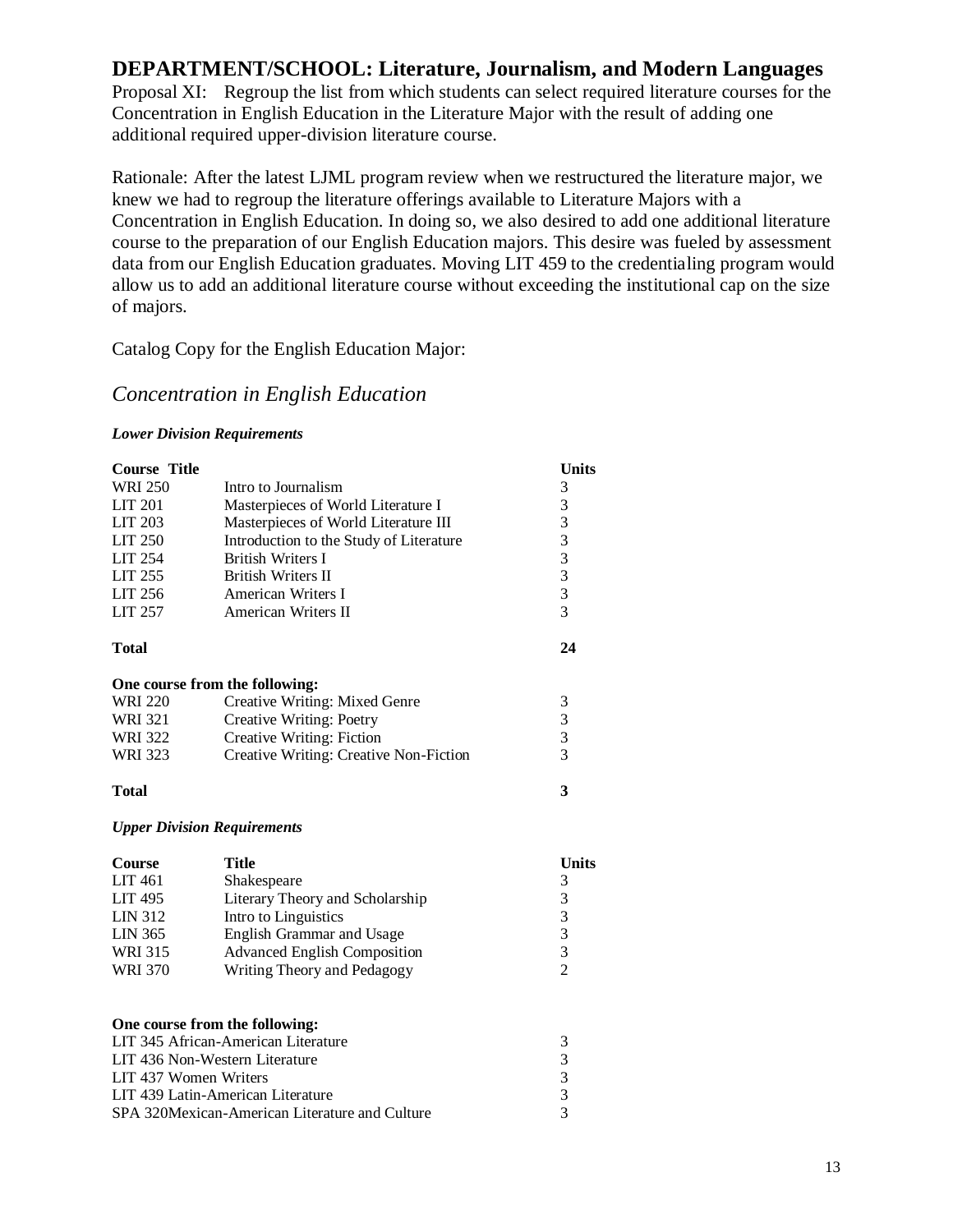| Two courses from the following:              |    |
|----------------------------------------------|----|
| LIT 344 American Novel                       |    |
| LIT 346 Major Authors in American Literature |    |
| LIT 347 American Literary Movements          | 3  |
| LIT 361 World Drama and Poetry               | 3  |
| LIT 438 Continental Authors                  | 3  |
| LIT 444 Medieval Literature                  | 3  |
| LIT 445 $17th$ Century English Literature    | 3  |
| LIT 446 Romantic Literature                  | 3  |
| LIT 447 Victorian Literature                 | 3  |
| LIT 448 Post-Colonial Literature             | 3  |
| LIT 449 English Novel                        | 3  |
| <b>Total</b>                                 | 26 |
| <b>Grand Total</b>                           | 53 |
| Above GE                                     |    |

Total course additions: 0 Total course deletions: 0 Total unit additions: 0 Total unit deletions: 0 Staffing increase/decrease: No increase.